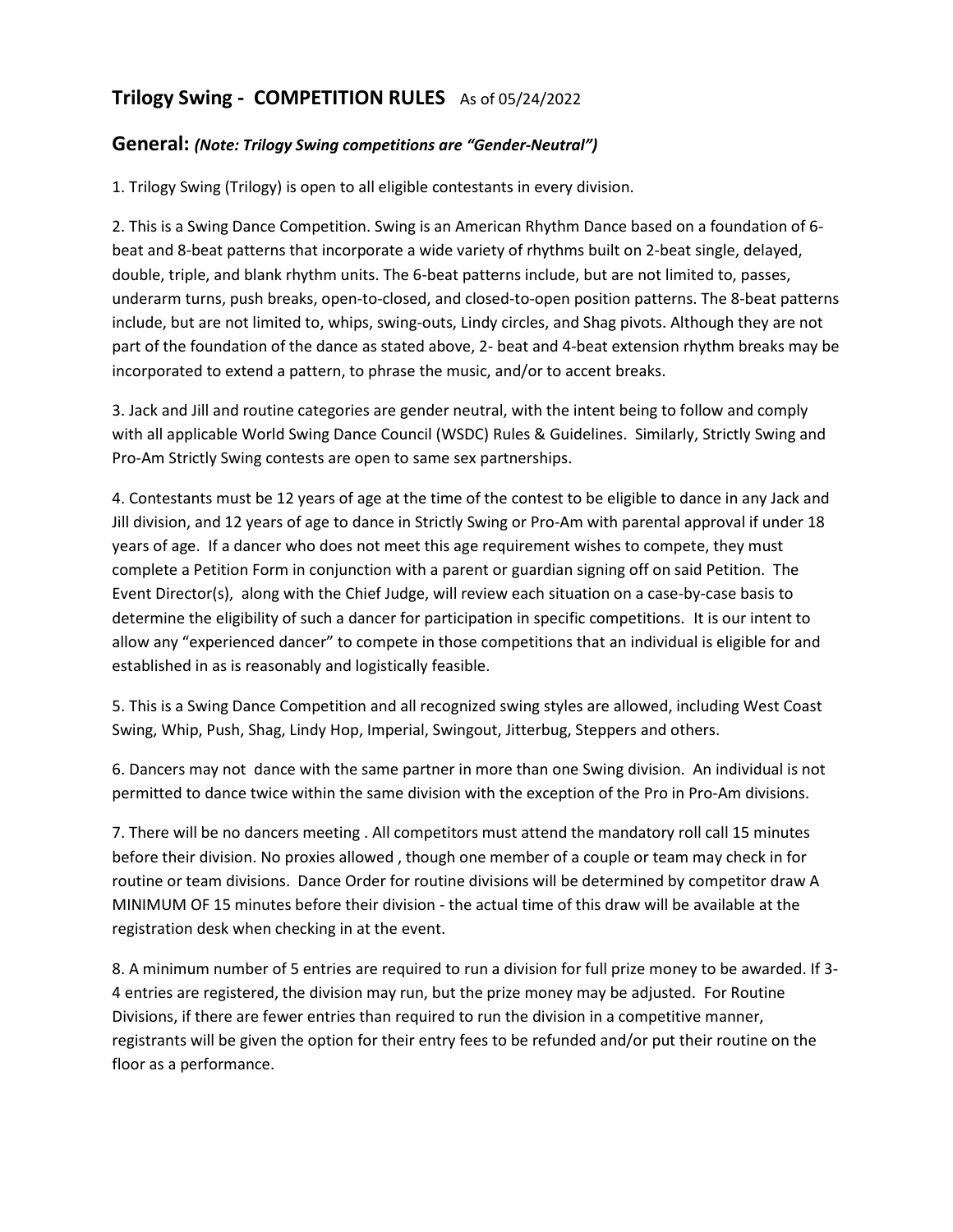9. All competitors (with the exception of those dancing as a "Pro" in a Pro/Am competition) must wear their assigned bib number during all contests. Leaders must wear their bib numbers on the upper back section (between their shoulders) and Followers must wear their bib numbers on their lower back section (at approximately hip level).

Note: Not all Divisions or Classifications may be conducted at the event in a given year.

All rules will be STRICTLY enforced and the decision of the Chief Judge will be final.

# **Division Classifications & Qualifications:**

Trilogy Swing will follow and adhere to the World Swing Dance Council (WSC) Points Registry Rules that are in effect at the time of the event. For reference, the complete WSDC rules and guidelines are available on their website at: https://www.worldsdc.com/wsdc-points-registry-rules/

For this year, Trilogy Swing plans to conduct various competitions/contests for the following Divisions:

- Newcomer
- Novice
- Intermediate
- Advanced
- All-Star Eligibility will follow the World Swing Dance Council points registry guidelines. You may not dance as an Am in any of the competitions.
- Masters (Open) This is an open category for all levels based on 50+ years of age.

Note: For all competitions other than WSDC Jack & Jills (Pro/Am J&J, Pro/Am Strictly Swing, and Strictly Swings), Trilogy Swing plans to combine the Newcomer and Novice levels into one Division. However, if there are sufficient entries for each level, we reserve the right to separate Newcomer and Novice for these contests and run each as a stand-alone competition.

## **Waiver Forms:**

Each contestant must sign the appropriate waiver form. No contestant will be permitted to compete without a signed waiver form. All contestants under the age of eighteen (18) must have a parent or guardian sign any required forms.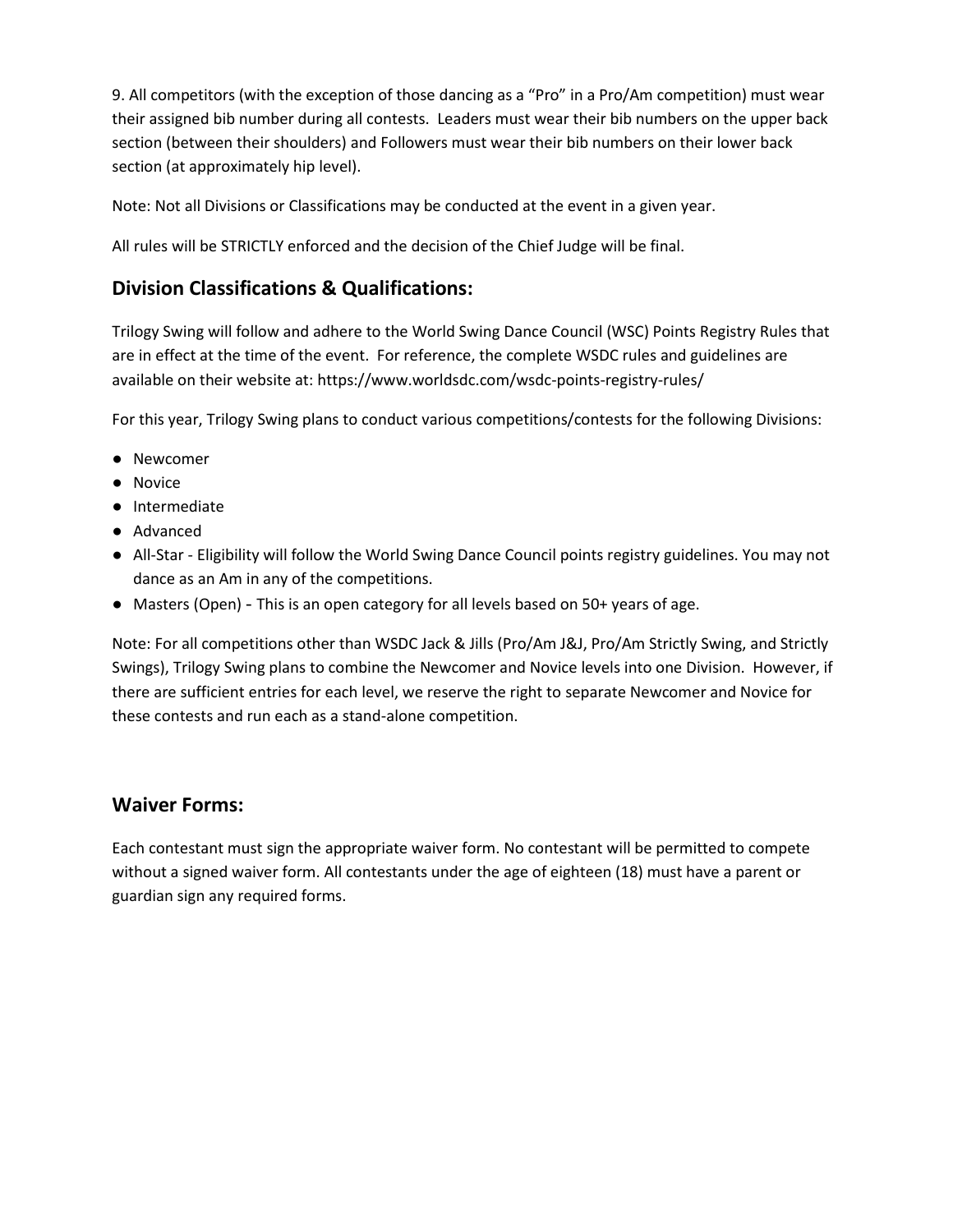# **SPECIFIC DIVISION RULES**

# **Jack and Jill Divisions**

Again, these competitions will be run in accordance with WSDC Rules and Guidelines that are in effect at the time of the event. We have made every attempt to align these rules with said WSDC published Rules and Guidelines - *if there are any discrepancies, we will default to WSDC standards to ensure compliance and Registry eligibility*.

CHECK YOUR WSDC POINTS FOR CORRECT LEVEL PLACEMENT BEFORE SIGNING UP FOR THE JACK & JILL COMPETITION.

PETITIONS SHOULD BE DIRECTED TO THE CHIEF JUDGE OR EVENT DIRECTORS BEFORE OR AT THE TIME OF REGISTRATION. ALL DECISIONS BY THE CHIEF JUDGE (IN CONJUNCTION WITH THE COMPETITION COMMITTEE) WILL BE FINAL.

#### *Newcomer, Novice, Intermediate, Advanced, All-Star and Masters (Open) Jack and Jill*:

- 1. Anyone that qualifies may enter the appropriate division contest.
- 2. You must sign up in person. No proxies.
- 3. You must be present at roll call 15 minutes before your division is scheduled to begin.
- 4. Definitions and Clarifications:
	- Definition of a LIFT: That point when both feet are off the ground, and weight is not selfsupported.
	- Definition of an AERIAL: The point at which one partner is off the ground due to the other partner and not maintaining contact with their partner.
	- Definition of a DROP: The point at which the head goes below your partner's waist and weight is not self-supported.

#### **Division Classifications:**

#### *1. Qualification for Newcomer Dancers:*

You are new to competition, having competed 5 or less times prior to the event. If you are new to competition you are eligible to compete in this division but not required. Also, if you have competed in Novice but have no points in Novice you are eligible but not required to dance in this division.

#### *2. Qualification for Novice Dancers:*

You must have never earned WSDC points in an Intermediate or higher level WSDC Jack and Jill and have less than 30 Novice WSDC points.

#### *3. Qualification for Intermediate Dancers:*

You must have never earned WSDC points in an Advanced or higher level WSDC Jack and Jill and have less than 45 Intermediate points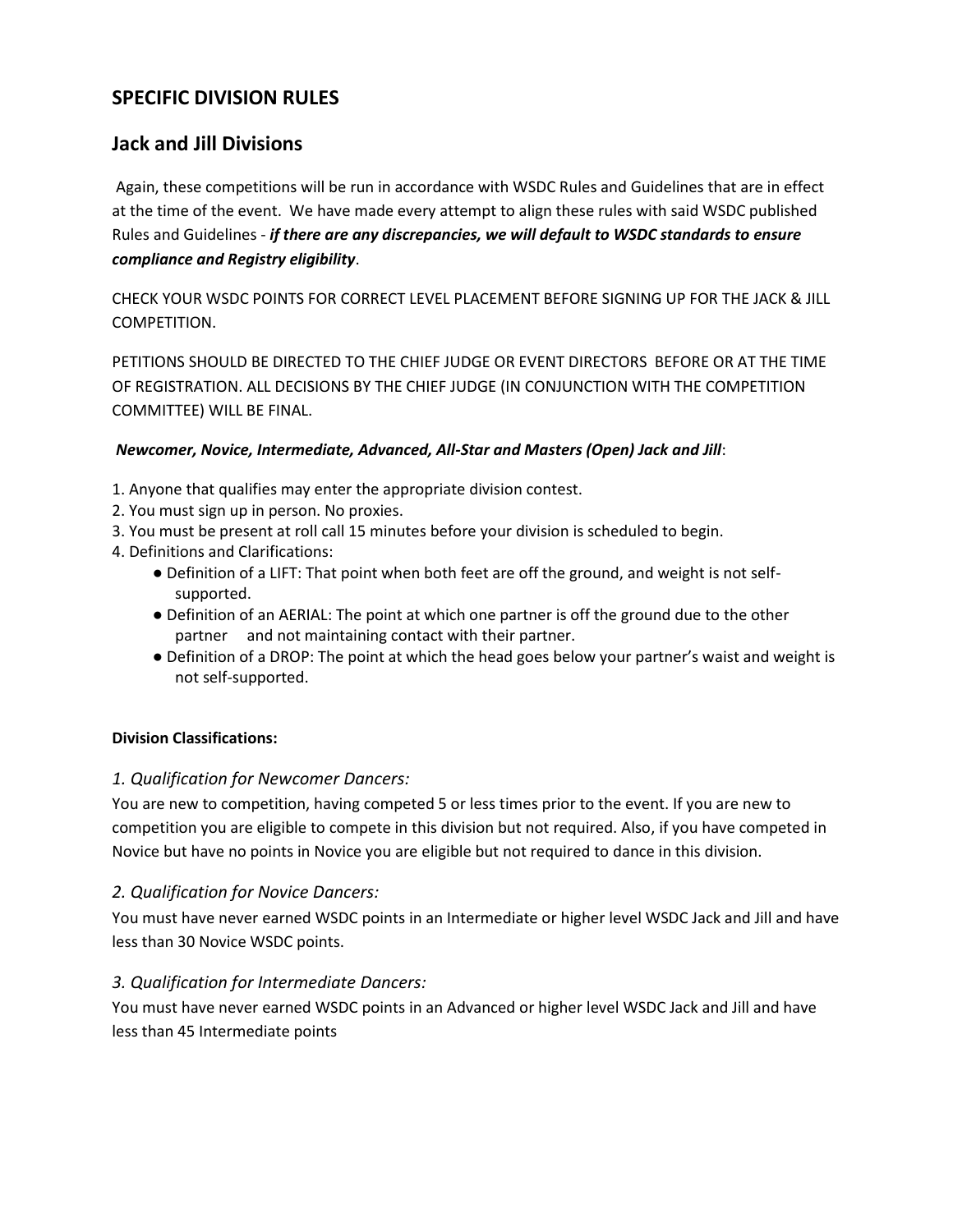## *4. Qualification for Advanced Dancers:*

You must have never earned WSDC points in an All-star or higher level WSDC Jack n Jill and have less than 60 Advanced points in the past three years or your points have lapsed based on WSDC guidelines

## *5. Qualification for All Star Dancers:*

Eligibility will follow the World Swing Dance Council points registry guidelines. This division is not open to all levels.

## *6. Qualification for Master Dancers:*

This is an open category for all levels based on 50+ years of age.

Masters competitors may also dance in a skill level specific Jack & Jill (Newcomer, Novice, Intermediate, Advanced, All-Star).

*Note: Trilogy Swing plans to use a "Heated" format for all Prelim, Semi, and Final rounds of all Divisions of Jack & Jill competitions - with the exception being the Finals of the All-Star Division, which will be conducted in a "Spotlight and All-Skate" format.* 

# *All-American Tournament Style Jack & Jill*

*This contest will follow the same basic Rules as were in effect for Swing 16 Tour contests.* 

### **GENERAL**:

- 1. Open to All Levels (including Champions)
- 2. Gender Neutral
- 3. Choose 1 Role Lead or Follow (Competitors cannot compete in both roles)
- 4. No Lifts any couple doing a lift will be disqualified
- 5. Scoring will be based on solid swing content and technique. Musicality and showmanship will be used

as tie-breakers at each judge's discretion

## **PRELIMS**:

- 1. The number of heats will be dependent on the number of entries
- 2. Dancers will be paired randomly for the prelim round(s) and scored as a couple

3. Couples will receive a raw score based on a consistent scale that all judges will abide by; and, all couples are scored

- 4. Each heat will have a minimum of 3 songs, with each song approximately 2 minutes long
- 5. The top 16 couples will advance to the Finals

• Note: In the event a dancer needs to dance in multiple Prelim heats and advances to the Finals with multiple partners, that dancer will only dance as a member of one couple in Finals. In this circumstance, the dancer(s) in the next qualifying placement(s) in that role will advance to the Finals.

• Example: Leader "A" competes twice and places in the top 16 couples with two partners (Followers  $''X''$ 

and "Y"). Leader "A" advances, as do both Followers "X" and "Y". The Leader that placed 17th in Prelims will be advanced to Finals.

#### **FINALS:**

1. Each dancer that advances to the Finals is awarded a point value based on their placement with their partner in the Prelims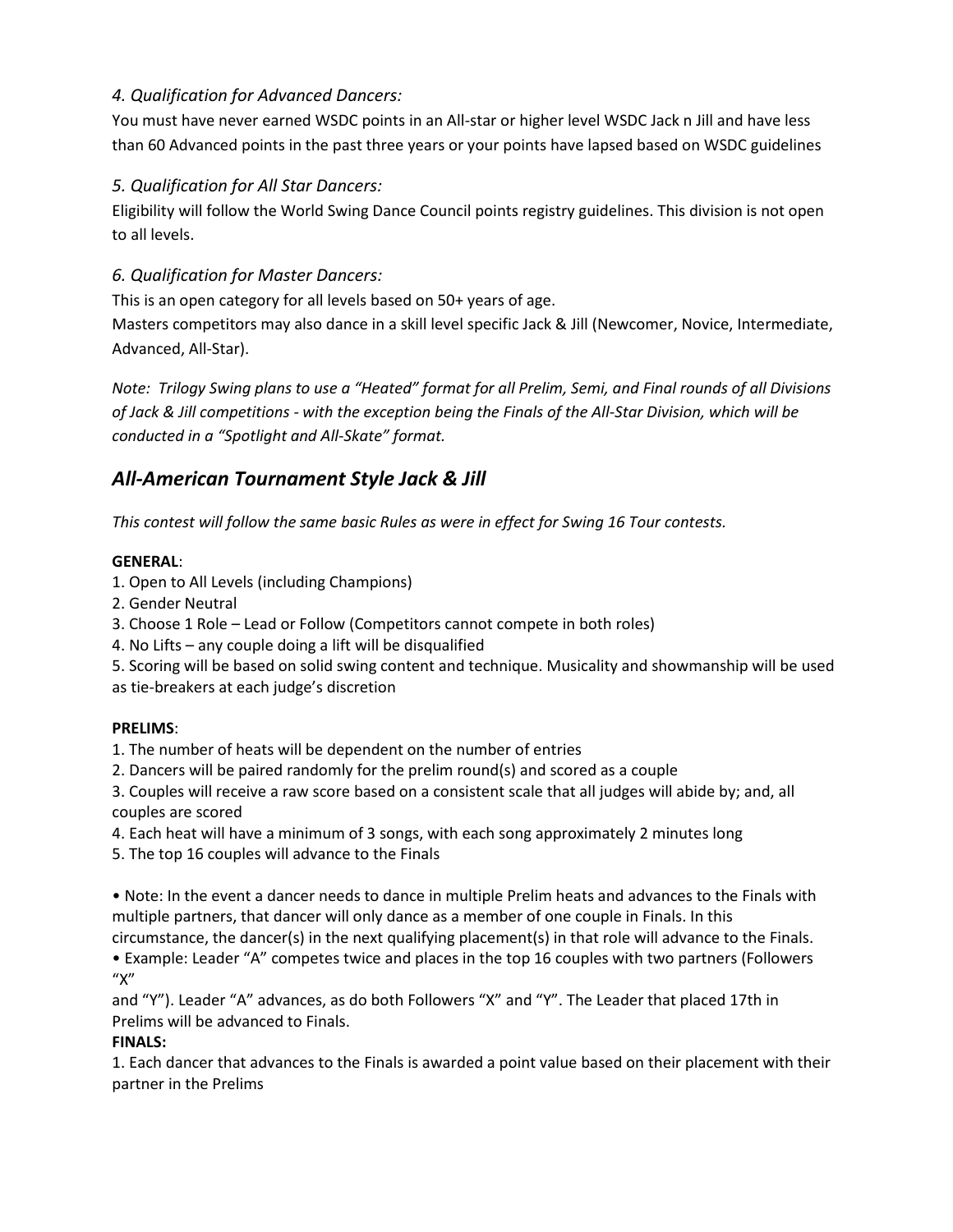- The highest ranked couple based on the raw scores is given 1 point (each)
- The second ranked couple are each given 2 points
- This continues through all 16 placements
- 2. Each Leader and Follower are then randomly drawn into new partnerships for the Finals
- 3. The raw score for each partner in the new partnerships are then combined
	- *Example: 1st place leader draws 12th place Follower = 13 points for this couple*
	- *Example: 4th place leader draws 1st place Follower = 5 points for this couple*
	- *Example: 14th place Leader draws 9th place Follower = 23 points for this couple*
	- This continues to generate a combined score for all 16 couples advancing to the Finals
- 4. The Tournament Bracket for the Head-to-Head Finals is then built as follows
	- The couple with the lowest combined score is Seeded 1st
	- The couple with the next lowest combined score is Seeded 2nd
	- This continues through all 16 placements
- 5. A "Two-Tiered Bracket" is then built, with the following match-ups:
	- 1st seeded couple against 16th seeded couple
	- 4th seeded couple against 13th seeded couple
	- 8th seeded couple against 9th seeded couple
	- 5th seeded couple against 12th seeded couple
	- 6th seeded couple against 11th seeded couple
	- 7th seeded couple against 10th seeded couple
	- 3rd seeded couple against 14th seeded couple
	- 2nd seeded couple against 15th seeded couple

6. The Tournament Finals then has the seeded couples dance against each other for approximately 1 minute

7. After dancing, the couples turn their backs to the judges and the judges vote which couple advances to the next round

8. The Tournament format consists of multiple rounds for the Finals;

- 16 couples comprising 8 "Head-to-Head" dance-offs
- 8 couples comprising 4 "Head-to-Head" dance-offs
- 4 couples comprising 2 "Head-to-Head" dance-offs
- Placement Rounds:

o 3rd Place – the couples who do not win in the previous round compete for 3rd Place o 1st & 2nd Place – the 2 remaining couples dance against each other to determine the winners

# **Strictly Swing Divisions**

#### *Newcomer/Novice, Intermediate, Advanced, All-Star, Masters and Generational*

*Dancers can choose their role (leader or follower) regardless of their gender.*

*Dancers can compete in no more than two (2) leveled divisions of Strictly Swing Competitions, once in each role. In addition, if eligible, a dancer can also compete in the age-based Masters Division in the role of their choice, as well as in the Generational Division (again, only 1 entry in the role of their choice).*

*Dancers cannot compete with the same partner in more than 1 Strictly Swing competition.*

*Dancers may not dance together in any Strictly Swing competition if they are also dancing a routine division together. This excludes team competitions.*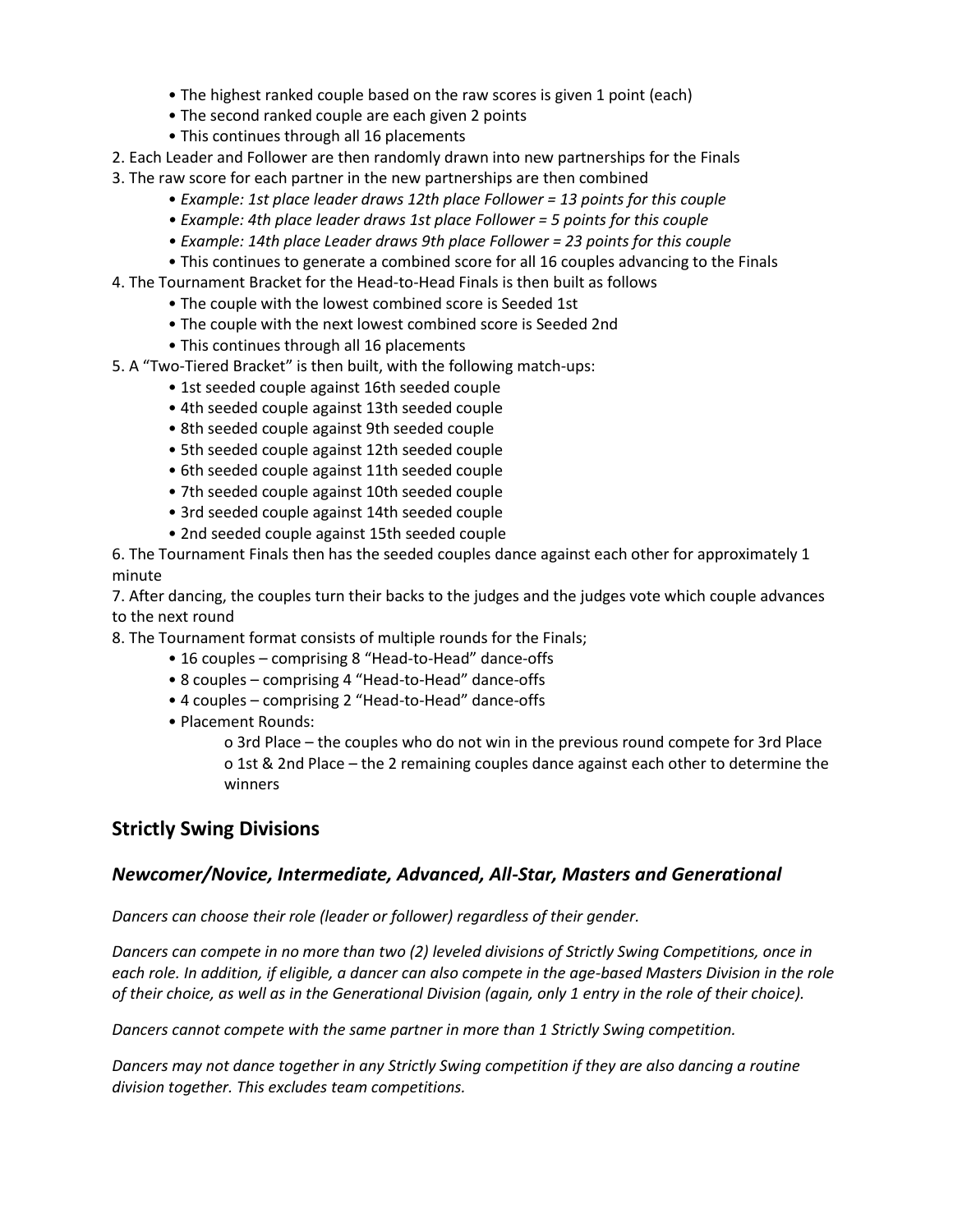#### *General Rules for Strictly Swings:*

- Swing Content MUST be 90% swing.
- Any style of swing is allowed, but the music will be geared toward the West Coast Swing genre in that it will be in 4/4 time with a BPM range of 80 to 135.
- No lifts, or aerials and no planned entrances or exits allowed.
- No apart dancing other than free spins.
- No costumes allowed. However, matching or complimentary outfits suitable for social dancing are acceptable.
- Same sex partnerships are allowed.

#### *PRIMARY ROLE (PR):*

*The level that you danced in the J&J (or where the director or head judge placed you) determines your level for Strictly Swing for your primary role. When determining the division of the couple, use the guidelines for the J&J. The division is determined by the highest level of the partnership. For example; if you dance Intermediate Jack & Jill, you cannot dance Novice Strictly Swing regardless of your partner's level. You can dance up in Strictly Swing (to meet the level of the highest in the partnership).* 

#### *NON-PRIMARY ROLE (N-PR):*

*You can dance at most 1 level below the division of your traditional (Primary) role. For example, if you are an All-Star leader for your Primary role, you cannot follow in any division lower than Advanced.* 

*Each dancer must stay in their registered role. If you signed up to lead, you cannot switch to follow during the contest. Likewise, if you signed up as the follower, you cannot switch to being the lead during the contest.*

*You can not lead and follow at the same level.* 

*If you chose to dance in multiple Strictly Swing competitions, either in both roles and/or in a leveled division competition as well as in the Masters Division, you must have a different partner for each competition.*

*If you choose to dance in two leveled competitions you may not dance in a division lower than any WSDC points you have earned in your Non-Primary Role. For example, if you have earned points as a leader in advanced but now dance your primary role as a follower in All-Star you may not dance as a leader in a division lower than Advanced. If you have earned points as a leader and follower in your current division you may not compete in a lower division than currently qualified.*

## *Specific to Masters (Open) Strictly Swing -*

- 1. Both partners must be at least 50 years young at the time of the contest.
- 2. While a dancer may compete in both this Division in addition to a "Leveled Division" (Newcomer/Novice, Intermediate, Advanced, or All-Star) - Couples cannot dance together in this contest with the same partner that they dance with in a "Leveled Division".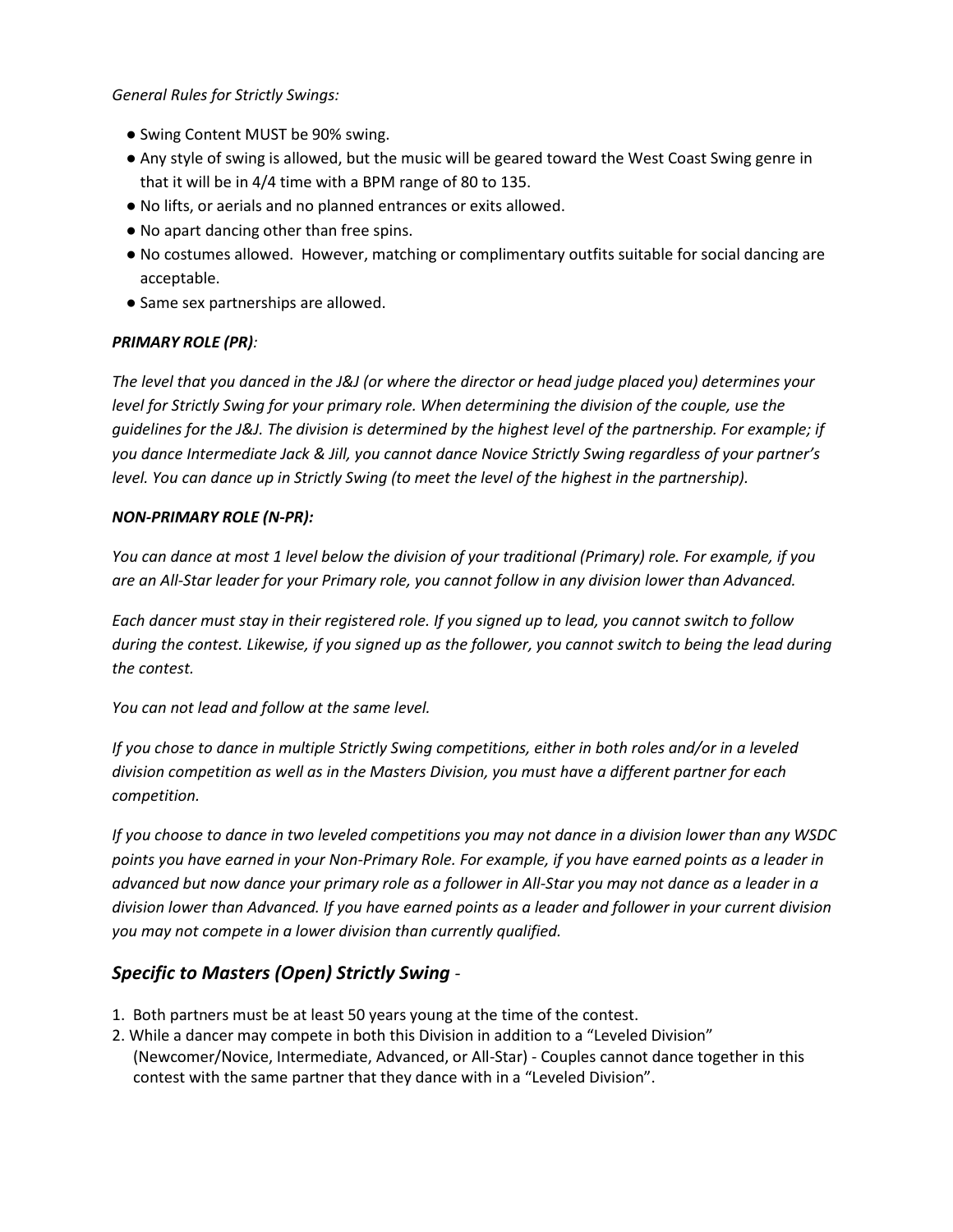3. This is a Swing category and dance content must be 100% that style. It is a lead/follow category and no choreographed routines are allowed.

*Note:* Questions about eligibility should be directed to the Chief Judge at the time of registration.

**Generational Strictly Swing** (New for Trilogy '22) – all Strictly Swing Rules above apply, as well as:

- Any dancer who qualifies may enter this contest *Note:* CHAMPIONS wishing to compete **must submit a petition to be reviewed by the Chief Judge for consideration to compete in this contest**.
- For each Couple entered, the following applies:
	- o You must sign-up with a partner
	- o The partners must have at least 25 years in age between them
	- o Only 1 partner can be Advanced or All-Star (in other words, at least 1 partner must be Intermediate or below) – based on WSDC Registry status as of the start of the event weekend.
- Same sex partnerships are allowed (This is a "Gender-Neutral" contest).

Questions about eligibility should be directed to the Chief Judge at the time of registration.

# **Pro/Am Competitions**

Any dancer whose WSDC level is Intermediate or lower may enter Pro/Am Competitions as an Amateur, with the following exception:

## *Any dancer who is being compensated for teaching dance is ineligible to compete as an Amateur, regardless of the skill level they compete in relative to the WSDC Rules & Guidelines and Points Registry System.*

*Pro/Am Jack & Jill:* Applies to All Levels that the event is conducting:

- Pro/Am Newcomer/Novice; Pro/Am Intermediate; Pro/Am Masters
	- Leaders
	- Followers
- 1. You must sign up in person. No proxies.
- 2. The event director reserves the right to limit entries; first-come, first-served.
- 3. You must be present at roll call 15 minutes before your division is scheduled to begin.
- 4. For this competition, the format will be where each Amateur will dance 1 song with at least 2 Pros, with the Amateur being judged.

*Note: The Event Directors and Chief Judge will determine who is eligible to dance in this competition in the "Pro" role, and participation as such will be at their invitation and discretion.*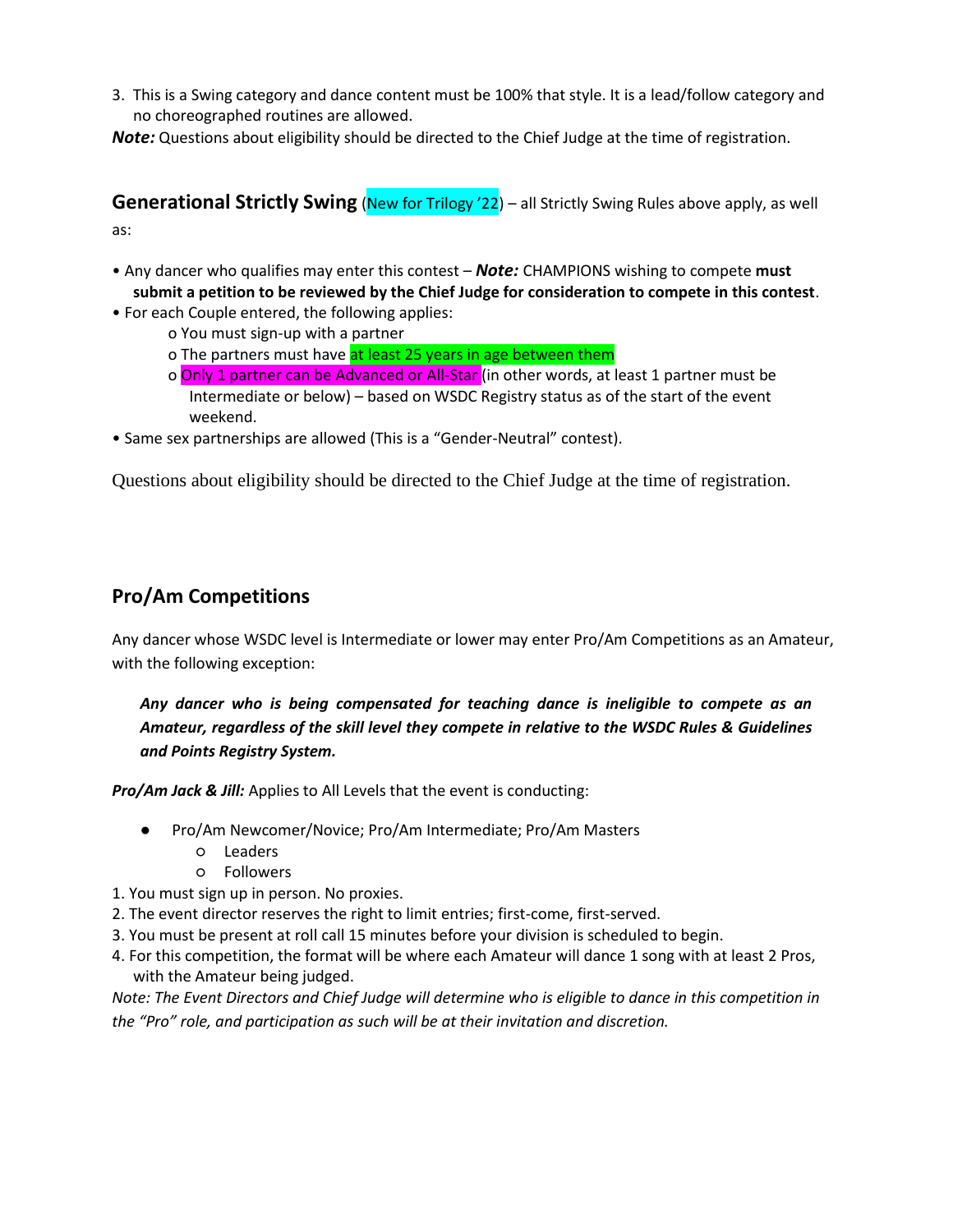*Pro/Am Strictly Swing:* Applies to All Levels that the event is conducting:

- Pro/Am Newcomer/Novice; Pro/Am Intermediate; Pro/Am Masters
	- Leaders
	- Followers
- 1. The Pro may dance with up to five (5) different amateur partners per Division. The amateur can either lead or follow but may only dance once in the Pro/Am Strictly Swing Category. For example: a Pro may have 3 amateur male leaders and 2 amateur female leaders to complete their 5 entries for Pro/Am Leader Newcomer/Novice. Any combination to make the 5 is acceptable.
- 2. The Am may only dance once in this category.
- 3. The Amateur partner must not be dancing in any competition in a category higher than that which they desire to compete with a Pro in this category of contests. For example, an Amateur wishing to compete as a Intermediate in this competition cannot have qualified and/or "danced-up" at a higher level in any other competition/contest such as Jack & Jill and/or Strictly Swing.
- 4. This is a Swing category and dance content must be 100% that style.
- 5. It is a lead/follow category and no choreographed routines are allowed.
- 6. No lifts, or aerials and no planned entrances or exits allowed.
- 7. No apart dancing other than free spins.
- 8. Couples will dance to music provided by TRILOGY. The music will be selected at random. The couples will be given no prior music information.
- 9. Costumes are not allowed. However, matching or complimentary outfits suitable for social dancing are acceptable.
- 10. Same sex partnerships are allowed.

*Note: Participation in this Division as a "Pro" will be open to those on Staff as well as both local and regional instructors who wish to compete with an Amateur student. However, the Event Directors and Chief Judge reserve the right to review who is participating to ensure that there is no potential conflict with competitors competing as both a "Pro" and an "Amateur" in different competitions/contests.* 

#### *Mixed Pro/Am Routine Division*

- 1. The Amateur must be eligible to qualify as a Newcomer, Novice or Intermediate dancer. (See General Rules and Division Classification Section for further detail).
- 2. Any Amateur who has previously won any Pro/Am Routine competition at TRILOGY must petition to be allowed to dance as an Amateur again with the same professional partner.
- 3. The Pro in this division may dance with unlimited Amateurs. The Pros need to be prepared to dance consecutive routines if there are not enough entries to stagger the professionals.
- 4. This is a Swing category and dance content must be 60 % that style.
- 5. Costumes are required.
- 6. Lifts or aerials are allowed but not required.
- 7. Partnership contact must be established within the first 32 beats of music and maintained for the duration of the routine with the exception of short breakaways (8 beats or less) and free spins.
- 8. Dance Order will be determined by competitor draw roughly 30 minutes before the division is scheduled to begin. All couples should be ready to dance at the start of this contest session.
- 9. Amateurs may only compete in this category once.
- 10. Routines must be a minimum of 2-minutes and a maximum of 3-minutes in length.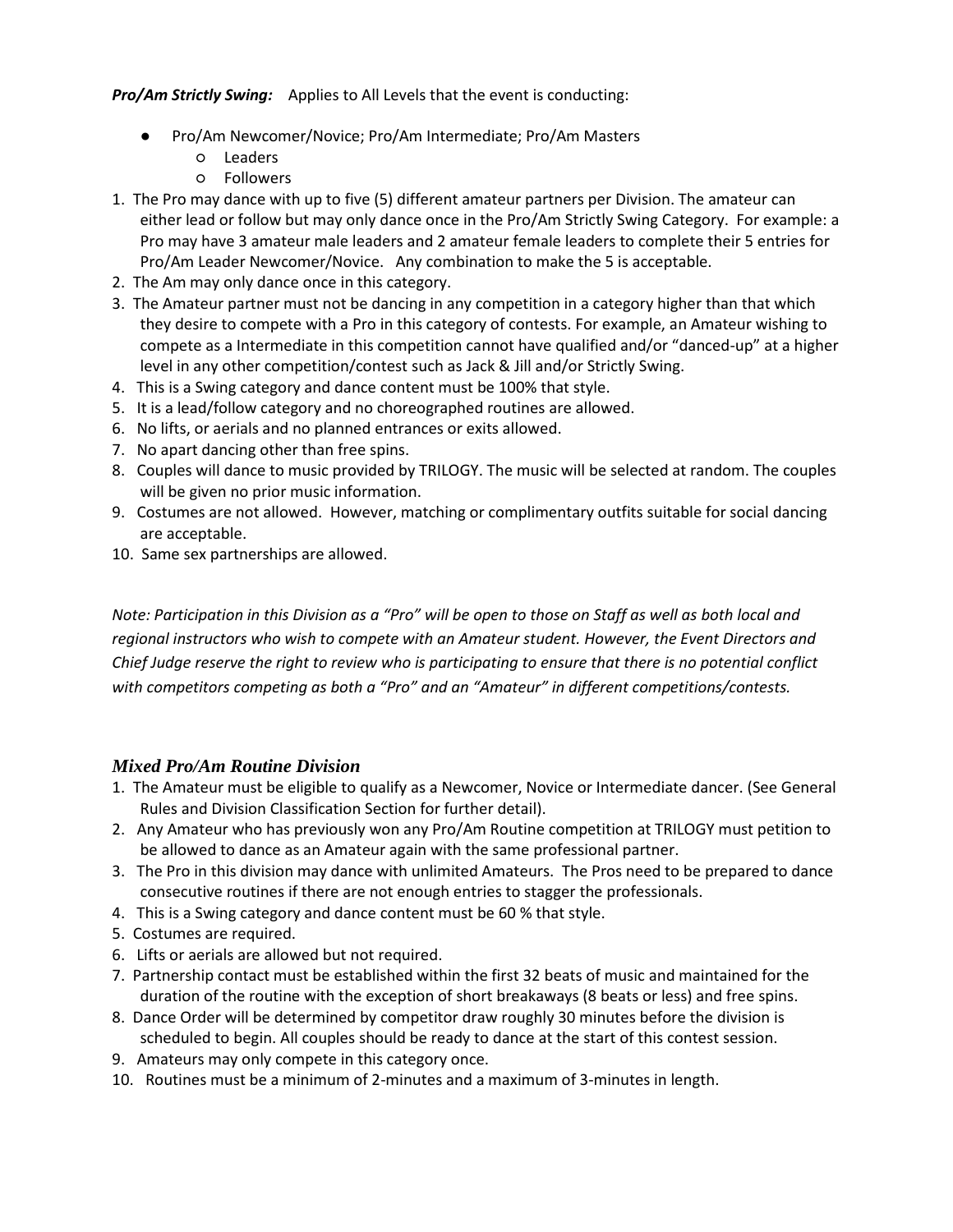- 11. There is no minimum or maximum bpm (music speed) limitation.
- 12. A digital copy of your music must be submitted to the Head DJ before floor trials. No other media (iphones, tapes, etc.) will be accepted. Likewise, CDs containing multiple songs will not be accepted. Each CD should be clearly labeled with the couples' name, and "Pro-Am Routine". Specific details as to submitting music will be provided at the Registration Desk upon your arrival at the event.
- 13. Timing and judging will begin from the first movement of the performance, with or without music or sound. If a choreographed entrance and/or exit are used, it will be included in the judging and timing requirements.
- 14. A restart will be allowed only if the music system falters or an unforeseen catastrophe occurs. Events such as a broken dress strap, untied shoelace, unhappy with the dancing, etc. does not warrant a restart.

*Note: Participation in this Division as a "Pro" will be open to those on Staff as well as both local and regional instructors who wish to compete with an Amateur student. However, the Event Directors and Chief Judge reserve the right to review who is participating to ensure that there is no potential conflict with competitors competing as both a "Pro" and an "Amateur" in different competitions/contests.* 

#### *Masters (Routine Division)*

- 1. Both partners must be at least 50 years young at the time of the contest.
- 2. This is a Swing category and dance content must be 60% that style.
- 3. Lifts, drops and aerials are allowed but not required.
- 4. Routines must be a minimum of 2-minutes and a maximum of 3-minutes in length.
- 5. Costumes required.

6. Dance Order will be determined by competitor draw roughly 30 minutes before the division is scheduled to begin. All couples should be ready to dance at the start of this contest session.

7. A digital copy of your music must be submitted to the Head DJ before floor trials. No other media (iphones, ipods, etc.) will be accepted. Likewise, CDs containing multiple songs will not be accepted. Each CD should be clearly labeled with the couples' name, and "Masters".

8. Timing and judging will begin from the first movement of the performance, with or without music or sound. If a choreographed entrance and/or exit are used, it will be included in the judging and timing requirements.

9. A restart will be allowed only if the music system falters or an unforeseen catastrophe occurs. Events such as a broken dress strap, untied shoelace, unhappy with the dancing, etc. does not warrant a restart.

#### *Rising Star (Routine Division)*

Trilogy Swing is a Member of the Rising Star Tour again in 2022. As such, this Division will be conducted as per the Rules established by the Rising Star Tour.

For details, please refer to their website:<http://www.risingstartour.com/index.html>

The direct link to their Rules is:<http://www.risingstartour.com/rules.html>

Specific to Trilogy Swing, the following additional guidelines apply:

1. Dance Order will be determined by competitor draw roughly 30 minutes before the division is scheduled to begin. All couples should be ready to dance at the start of this contest session.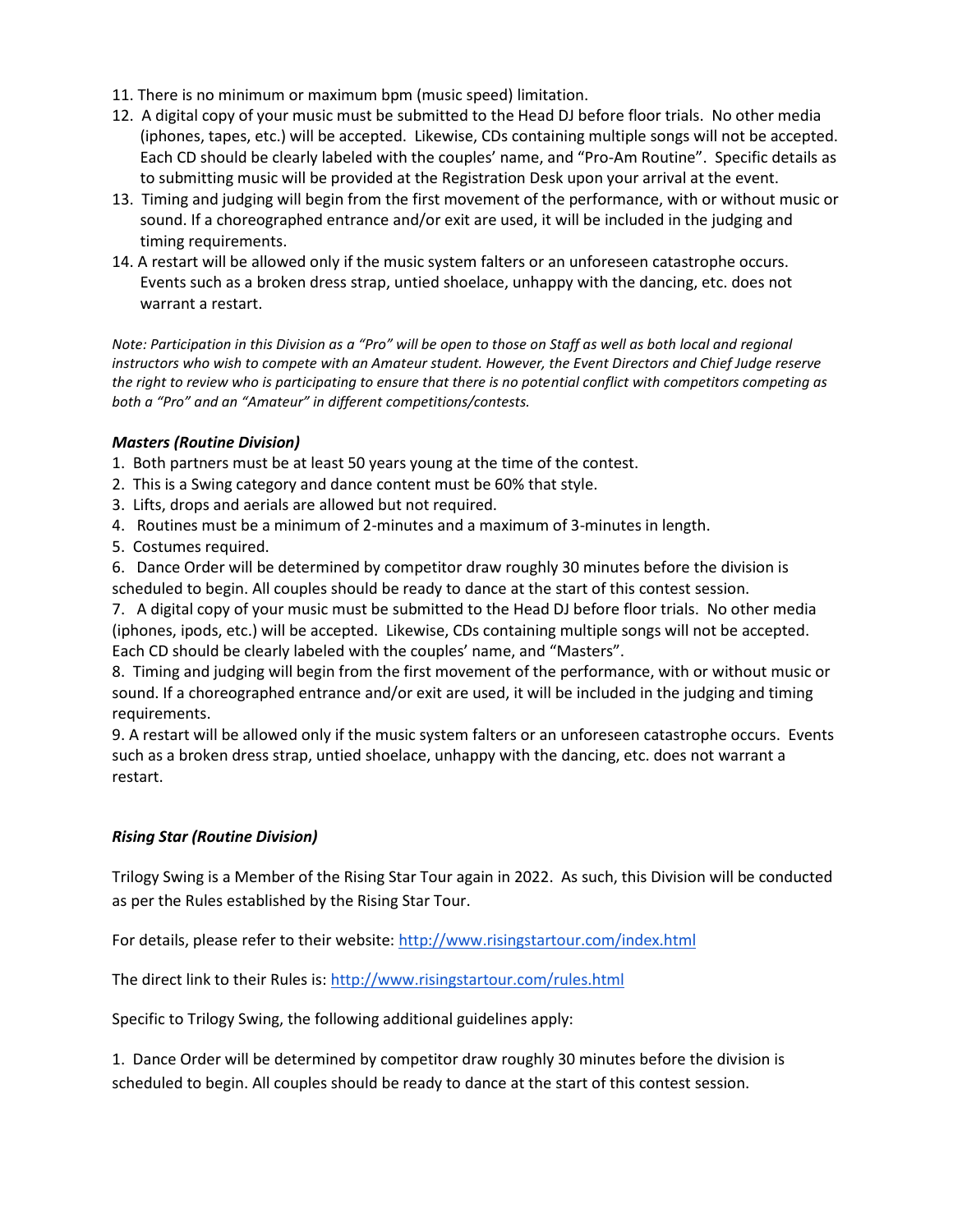2. A digital copy of your music must be submitted to the Head DJ before floor trials. No other media (iphones, ipods, etc.) will be accepted. Likewise, CDs containing multiple songs will not be accepted. Each CD should be clearly labeled with the couples' name, and "Rising Star".

*Note: Should the Rising Star Tour not end up running for 2022, Trilogy Swing will still offer this Division and conduct it under the current rules applicable to the Rising Star Tour*

### *Teams (Routine Division)*

1. Each team must have a minimum of three couples.

- 2. There is a limit of 10 team entries.
- 3. Each Team must dance at least 60% Swing content

4. Each team must dance a minimum of 3 minutes (4 minutes max). Each team is allotted a maximum of 5 minutes from the time it is introduced until it must be totally off the dance floor. Each team must dance a minimum of 2 ½ minutes of swing.

5. Dance Order will be determined by competitor draw roughly 30 minutes before the division is scheduled to begin. All couples should be ready to dance at the start of this contest session. 6. Lifts, aerials, acrobatic moves, drops, slides, break-aways, switching of partners and reverse lead/follow are all allowed.

7. A digital copy of your music must be submitted to the Head DJ before floor trials. No other media (Iphones, ipods, etc.) will be accepted. Likewise, CDs containing multiple songs will not be accepted. Each CD should be clearly labeled with the team name and "Team".

8. Timing and judging will begin from the first movement of the performance, with or without music or sound. If a choreographed entrance and/or exit are used, it will be included in the judging and timing requirements.

9. A restart will be allowed only if the music system falters or an unforeseen catastrophe occurs. Events such as a broken dress strap, untied shoelace, unhappy with the dancing, etc. does not warrant a restart.

# **Definitions and Clarifications:**

- Definition of a LIFT: That point when both feet are off the ground, and weight is not self-supported.
- Definition of a DROP: The point at which the head goes below your partner's waist and weight is not self-supported.
- Definition of an AERIAL: The point at which one partner is off the ground due to the other partner and not maintaining contact with their partner.

All rules will be STRICTLY enforced and the decision of the CHIEF JUDGE will be final.

**If there are any discrepancies or conflicts with the current WSDC Guidelines and Rules, a decision will be made by the Event Owner(s) and Event Director(s); in conjunction with the Chief Judge, so as to ensure that the event contests are conducted in accordance with the WSDC Guidelines and Rules. This will be done to ensure that the results of all contests will be acceptable to the WSDC and maintain compliance with the requirements to have the event results posted to the WSDC Registry**.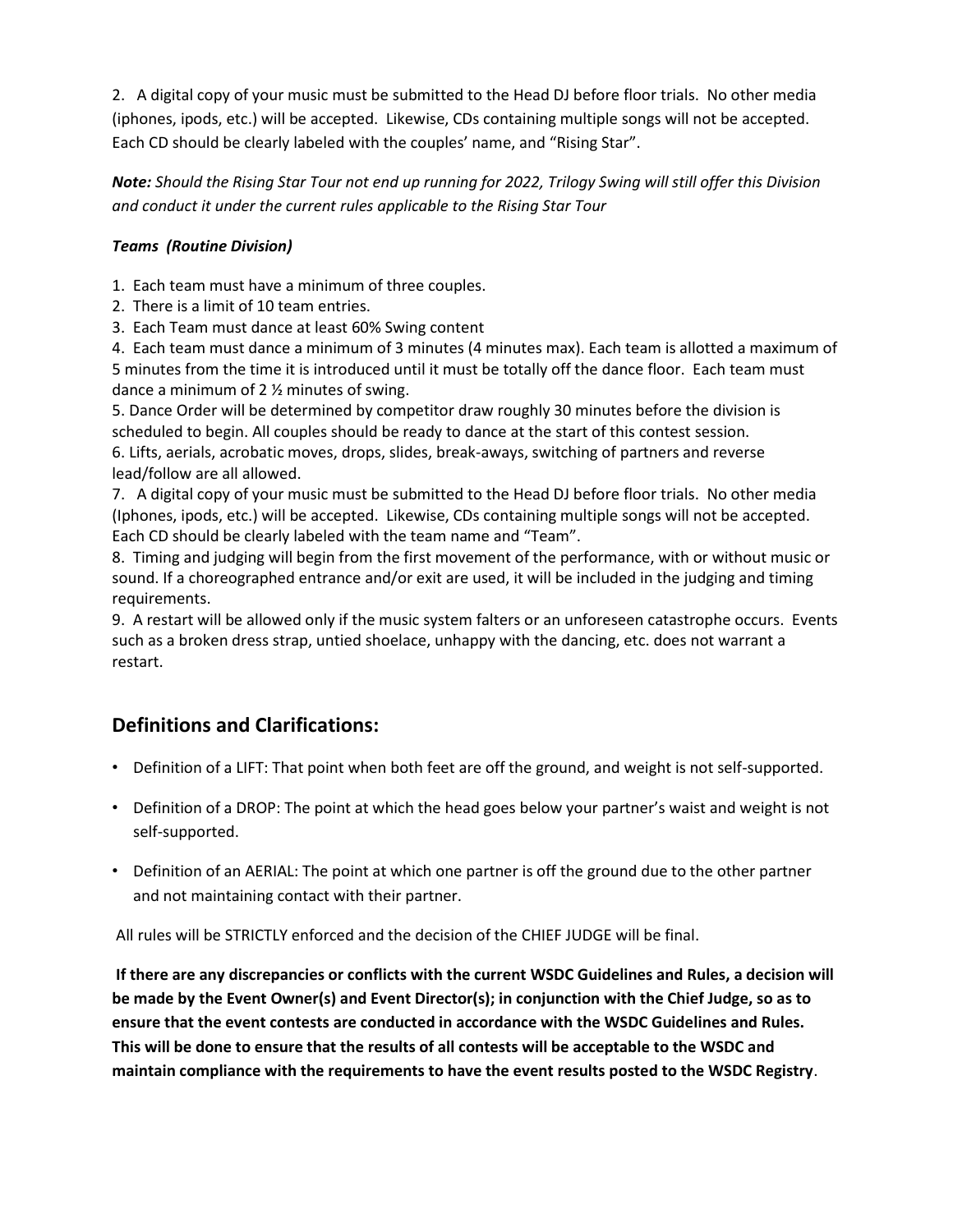## **ENTRIES:**

1. There is no maximum limit to entries to any division with the exception of Pro-Am Strictly Swing. Deadlines for all divisions are as listed in the schedule. In place of a Dancer's Meeting there will be a MANDATORY roll call 15 minutes prior to each contest. ANY COMPETITOR ABSENT FROM ROLL CALL WILL NOT BE ALLOWED TO DANCE. Please check the schedule. THERE WILL BE NO EXCEPTIONS. The location of roll-call will be given at check-in.

2. If there are fewer than three (3) entries in any division, Trilogy '22 reserves the right to combine or cancel that division. Trilogy '22 also reserves the right to have any and all lead/follow categories run in a heat format in lieu of prelims or spotlight format for time restraints. WSDC Rules and Guidelines will be followed as to "Tier Classifications".

3. All competitors are required to purchase a full weekend pass and must have verification of purchase. All competitors must attend the mandatory roll call 15 minutes before their division.

#### **Appropriate Behavior and Dress Code:**

It is the desire of the Organizers to encourage expressive and exciting dance performances without sacrificing quality of dancing and good taste. To encourage this balance, any action the judges believe would make them uncomfortable in a social dance setting (such as wearing inappropriate attire or showing disrespect toward one's partner, other dancers, or the event) is prohibited. Dress to impress when you compete. Props are not allowed. Competitors should check with the Chief Judge in advance if they have questions regarding the acceptability of their routine or competition attire.

# **Responsibilities of Competitors:**

1. Planning Ahead. Competitors should check the weekend schedule in advance in order to arrive in time to meet registration deadlines. They should bring appropriate competition attire. They should also plan ahead so as to be on time for all roll calls and competitions. Competitors are responsible for checking at the event for any changes to previously announced schedules, which are always subject to change.

2. Knowing the Rules. All competitors should read these rules carefully prior to attending the roll call for their competition. Competitors are responsible for adhering to these rules whether they have read them or not. Questions about the rules should be addressed in advance to the Event Directors or the Chief Judge, or at roll call at the event.

3. Being Prepared to Compete. Competitors should be present at roll call 15 minutes prior to the start of their competition. Competitors are responsible for their bib numbers. Any change in partnership for the couple's competitions must be provided to the Contest Coordinators as soon as possible (and prior